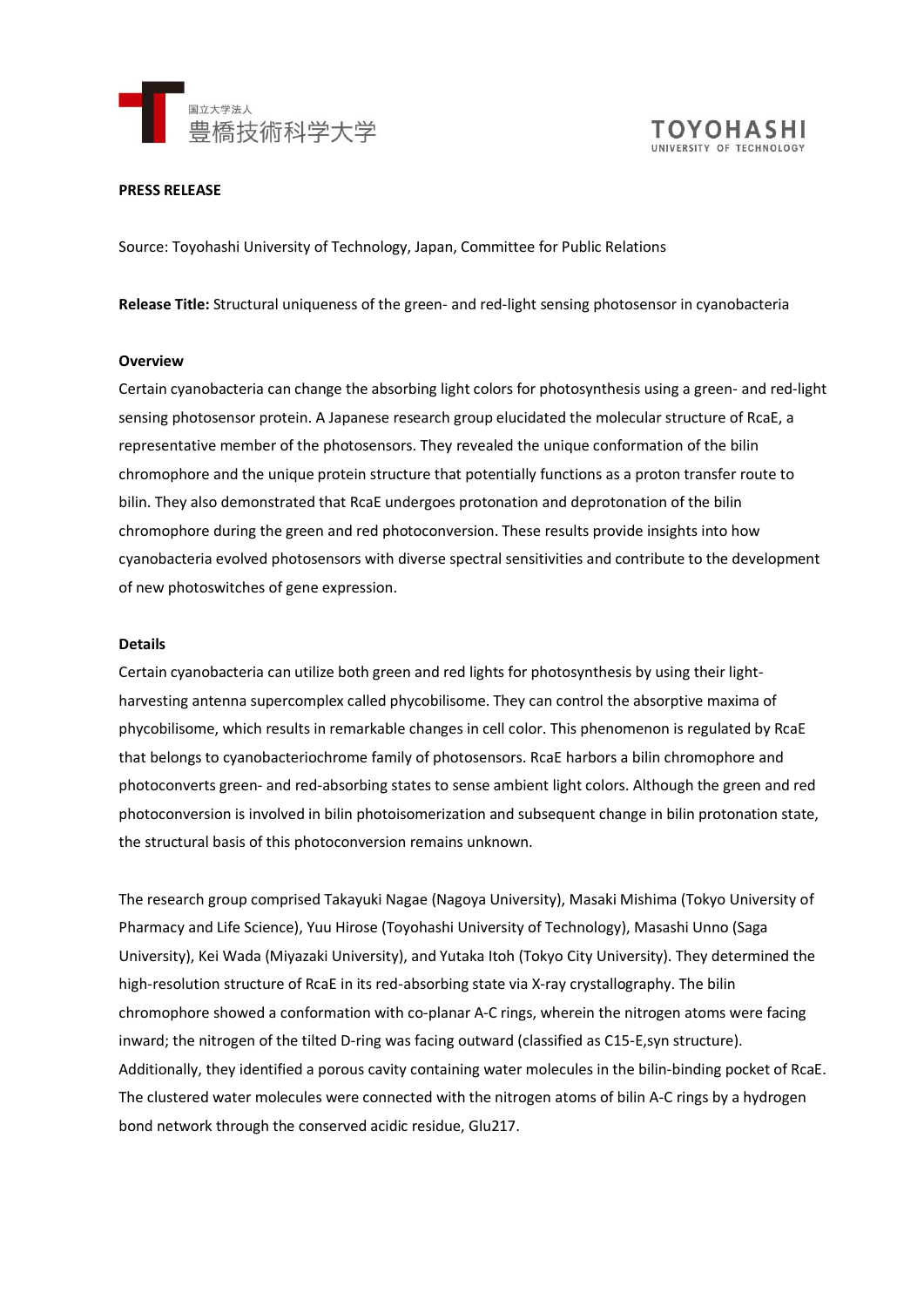



The research group demonstrated by molecular dynamic simulations that the water molecules in the cavity were exchanged with the solvent water. They also demonstrated by 15N NMR spectroscopy that four pyrrole nitrogen atoms of bilin are fully protonated in the red-absorbing state, whereas one nitrogen atom is deprotonated in the green-absorbing state. They assume that the unique porous cavity functioned as a proton exit or inlet pathway during the green and red photoconversion. Considering previous study reports on Raman spectroscopy of RcaE, they proposed that bilin deprotonation occurred in the B-ring nitrogen with the C15-Z,anti structure. They are currently working on the crystallization of the greenabsorbing state of RcaE to confirm this model.

Elucidating the structure and spectral tuning mechanisms of RcaE provides insights into how cyanobacteria have evolved diverse cyanobacterial subfamilies to acclimate to different light environments. Green and red light-sensing cyanobacteriochromes have been utilized in synthetic biology as sophisticated photoswitches that control gene expression. Amino acid residue modification based on RcaE structure will contribute to the development of new photoswitches with desirable photosensitivities.

# **Reference**

Structural basis of the protochromic green/red photocycle of the chromatic acclimation sensor RcaE. Nagae T, Unno M, Koizumi T, Miyanoiri Y, Fujisawa T, Masui K, Kamo T, Wada K, Eki T, Ito Y, Hirose Y, Mishima M. Proc Natl Acad Sci U S A. 118(20), e2024583118, (2021) doi: 10.1073/pnas.2024583118.

# **Further information**

Toyohashi University of Technology 1-1 Hibarigaoka, Tempaku, Toyohashi, Aichi Prefecture, 441-8580, JAPAN Inquiries: Committee for Public Relations E-mail: press@office.tut.ac.jp Toyohashi University of Technology founded in 1976 as a National University of Japan is a research institute in the fields of mechanical engineering, advanced electronics, information sciences, life sciences, and architecture.

Website: https://www.tut.ac.jp/english/